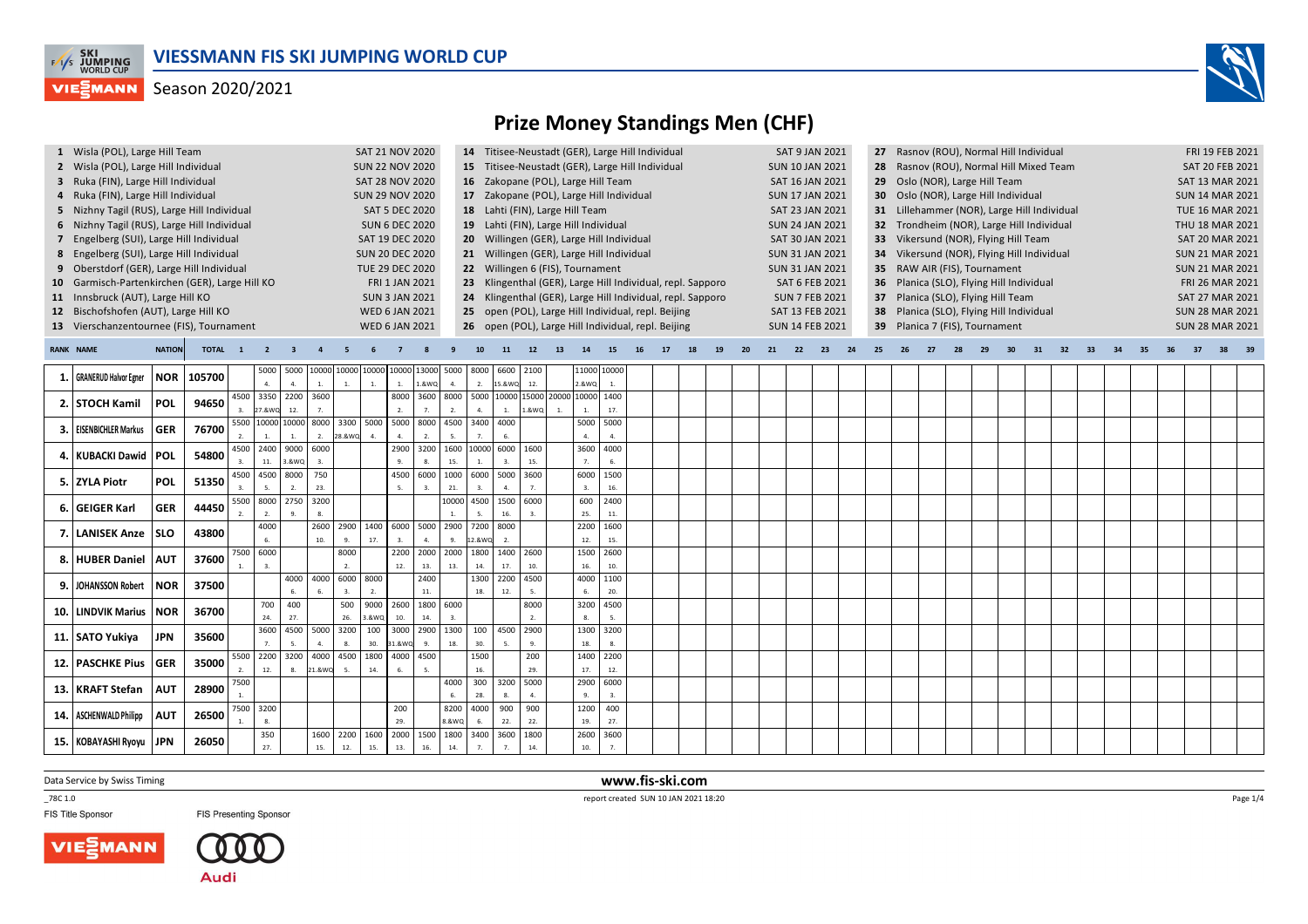

Season 2020/2021

# **Prize Money Standings Men (CHF)**

| <b>RANK NAME</b> |                              | <b>NATION</b> | TOTAL 1 |            | $\overline{2}$   | $\overline{\mathbf{3}}$ | $\overline{a}$ | 5                |               |                          |             |                        | 10          | 11          | 12          | 13 | 14            | 15          | 16 | 17 | 18 | 19 | 20 | 21 | 22 | 23 | 24 | 25 | 26 | 27 | 28 | 29 | 30 | 31 | 32 | 33 | 34 | 35 | 36 | 37 | -38 |  |
|------------------|------------------------------|---------------|---------|------------|------------------|-------------------------|----------------|------------------|---------------|--------------------------|-------------|------------------------|-------------|-------------|-------------|----|---------------|-------------|----|----|----|----|----|----|----|----|----|----|----|----|----|----|----|----|----|----|----|----|----|----|-----|--|
|                  | 16. STEKALA Andrzej          | <b>POL</b>    | 25000   |            | 1200<br>19.      | 2400<br>11.             |                |                  |               | 3600<br>$\overline{7}$ . | 1600<br>15. | 3600<br>$\overline{7}$ | 2600<br>10. | 1300<br>18. | 3200<br>8.  |    | 4500<br>5.    | 1000<br>21. |    |    |    |    |    |    |    |    |    |    |    |    |    |    |    |    |    |    |    |    |    |    |     |  |
|                  | 17.   HAYBOECK Michael       | <b>AUT</b>    | 24100   |            | 7500 2600<br>10. |                         |                |                  |               | 1500<br>16.              | 2200<br>12. |                        |             | 2900        | 4000<br>6.  |    | 1600<br>15.   | 1800<br>14. |    |    |    |    |    |    |    |    |    |    |    |    |    |    |    |    |    |    |    |    |    |    |     |  |
|                  | 18. TANDE Daniel Andre   NOR |               | 19400   |            |                  |                         | 1800           | 1300             | 400           |                          | 1200        | 900                    | 1600        | 1800        | 2400        |    |               | 8000        |    |    |    |    |    |    |    |    |    |    |    |    |    |    |    |    |    |    |    |    |    |    |     |  |
|                  | 19.   FORFANG Johann Andre   | <b>NOR</b>    | 17400   |            |                  |                         | 14.            | 18.<br>4500 1100 | 27.<br>3400   | 1300                     | 19.<br>1100 | 22.                    | 15.<br>2900 | 14.<br>600  | 11.<br>500  |    | 2000          | 2.          |    |    |    |    |    |    |    |    |    |    |    |    |    |    |    |    |    |    |    |    |    |    |     |  |
|                  |                              |               |         |            | 100              | 200                     | 5.<br>1300     | 20.              | 7.<br>2000    | 18.<br>1800              | 20.         | 1400                   | 9.<br>2000  | 25.<br>2400 | 26.<br>2100 |    | 13.<br>950    | 2000        |    |    |    |    |    |    |    |    |    |    |    |    |    |    |    |    |    |    |    |    |    |    |     |  |
|                  | 20. PREVC Peter              | <b>SLO</b>    | 16250   |            | 30.<br>1300      | 29.<br>1600             | 18.            | 2400             | 13.<br>1100   | 14.<br>2400 1000         |             | 17.                    | 13.<br>2400 | 11.<br>2000 | 12.         |    | 21.<br>1800   | 13.         |    |    |    |    |    |    |    |    |    |    |    |    |    |    |    |    |    |    |    |    |    |    |     |  |
|                  | 21. HAMANN Martin            | GER           | 16000   |            | 18.              | 15.                     |                | 11.              | 20.           | 11.                      | 21.         |                        | $11.$       | 13.         |             |    | 14.           |             |    |    |    |    |    |    |    |    |    |    |    |    |    |    |    |    |    |    |    |    |    |    |     |  |
|                  | 22. SCHMID Constantin        | <b>GER</b>    | 14700   | 5500<br>2. |                  | 1500<br>$16.$           | 2200<br>12.    |                  | 3400<br>7.    | 300<br>28.               |             |                        |             |             | 1300<br>18. |    | 500<br>26.    |             |    |    |    |    |    |    |    |    |    |    |    |    |    |    |    |    |    |    |    |    |    |    |     |  |
|                  | 23. PAVLOVCIC Bor            | <b>SLO</b>    | 13650   |            | 1050<br>20.      | 3600<br>7.              | 17.            | 1400 2000<br>13. | 2400<br>$11.$ | 3200<br>8.               |             |                        |             |             |             |    |               |             |    |    |    |    |    |    |    |    |    |    |    |    |    |    |    |    |    |    |    |    |    |    |     |  |
|                  | 24. SATO Keiichi             | <b>JPN</b>    | 13100   |            | 1400<br>17.      |                         |                | 1800<br>14.      | 4500<br>5.    | 800<br>23.               |             | 1500<br>16.            | 500<br>26.  | 1100<br>20. | 1500<br>16. |    |               |             |    |    |    |    |    |    |    |    |    |    |    |    |    |    |    |    |    |    |    |    |    |    |     |  |
|                  | 25.   DESCHWANDEN Gregor     | SUI           | 12900   |            | 1800             | 500                     |                | 1100 1400        | 2900          | 400                      | 600         | 400                    | 1200        | 2600        |             |    |               |             |    |    |    |    |    |    |    |    |    |    |    |    |    |    |    |    |    |    |    |    |    |    |     |  |
|                  | 26.   MURANKA Klemens        | <b>POL</b>    | 10050   | 4500       | 14.<br>900       | 26.<br>2750             | 20.            | 17.              | 9.            | 27.                      | 25.<br>900  | 27.<br>100             | 19.<br>900  | 10.         |             |    |               |             |    |    |    |    |    |    |    |    |    |    |    |    |    |    |    |    |    |    |    |    |    |    |     |  |
|                  |                              |               |         | 3.         | 22.<br>2900      | 9.                      |                |                  |               | 1600                     | 22.<br>4000 | 30.                    | 22.<br>750  | 200         |             |    | 400           |             |    |    |    |    |    |    |    |    |    |    |    |    |    |    |    |    |    |    |    |    |    |    |     |  |
|                  | 27. BOYD-CLOWES Mackenzie    | $ $ CAN       | 9850    |            | 9.<br>1600       | 1400                    | 400            |                  | 300           | 15.<br>1200              | 6.          | 300                    | 23.<br>1400 | 29.         | 1400        |    | 27.           | 800         |    |    |    |    |    |    |    |    |    |    |    |    |    |    |    |    |    |    |    |    |    |    |     |  |
|                  | 28. KOBAYASHI Junshiro       | <b>JPN</b>    | 8800    |            | 15.              | 17.                     | 27.            |                  | 28.           | 19.                      |             | 28.                    | 17.         |             | 17.         |    |               | 23.         |    |    |    |    |    |    |    |    |    |    |    |    |    |    |    |    |    |    |    |    |    |    |     |  |
|                  | 28. FREUND Severin           | GER           | 8800    |            | 600<br>25.       | 800<br>23.              | 2900<br>9.     |                  | 1300<br>18.   |                          |             | 600<br>25.             |             |             | 1100<br>20. |    | 800<br>23.    | 700<br>24.  |    |    |    |    |    |    |    |    |    |    |    |    |    |    |    |    |    |    |    |    |    |    |     |  |
|                  | 30. JELAR Ziga               | <b>SLO</b>    | 8700    |            |                  | 2000<br>13.             | 13.            | 2000 700<br>24.  | 500<br>26.    |                          |             | 2600<br>10.            |             |             | 400<br>27.  |    |               | 500<br>26.  |    |    |    |    |    |    |    |    |    |    |    |    |    |    |    |    |    |    |    |    |    |    |     |  |
|                  | 31. ZNISZCZOL Aleksander     | <b>POL</b>    | 7900    |            |                  |                         |                | 4000<br>6.       | 1200<br>19.   | 600<br>25.               |             |                        |             | 1200<br>19. | 600<br>25.  |    |               | 300<br>28.  |    |    |    |    |    |    |    |    |    |    |    |    |    |    |    |    |    |    |    |    |    |    |     |  |
|                  | 32. KLIMOV Evgeniy           | <b>RUS</b>    | 7700    |            |                  |                         |                | 3600             | 200           | 1400                     |             | 500                    |             |             | 800         |    |               | 1200        |    |    |    |    |    |    |    |    |    |    |    |    |    |    |    |    |    |    |    |    |    |    |     |  |
|                  | 33. LACKNER Thomas           | <b>AUT</b>    | 7650    |            |                  |                         |                | 7.<br>5000       | 29.           | 17.<br>500               |             | 26.<br>700             | 750         | 300         | 23.         |    | 200           | 19.<br>200  |    |    |    |    |    |    |    |    |    |    |    |    |    |    |    |    |    |    |    |    |    |    |     |  |
|                  |                              |               |         |            |                  | 1100                    |                | 4.               |               | 26.<br>1100              | 800         | 24.<br>800             | 23.<br>600  | 28.<br>400  | 1200        |    | 29.<br>950    | 29.         |    |    |    |    |    |    |    |    |    |    |    |    |    |    |    |    |    |    |    |    |    |    |     |  |
|                  | 34. AALTO Antti              | <b>FIN</b>    | 6950    |            |                  | 20.                     |                |                  |               | 20.                      | 23.         | 23.                    | 25.         | 27.         | 19.         |    | $21.$<br>2400 | 2900        |    |    |    |    |    |    |    |    |    |    |    |    |    |    |    |    |    |    |    |    |    |    |     |  |
|                  | 35. WOLNY Jakub              | <b>POL</b>    | 6900    |            |                  |                         |                | 1600<br>15.      |               |                          |             |                        |             |             |             |    | $11.$         | 9.          |    |    |    |    |    |    |    |    |    |    |    |    |    |    |    |    |    |    |    |    |    |    |     |  |
|                  | 36. NAZAROV Mikhail          | <b>RUS</b>    | 6400    |            |                  |                         |                | 1000<br>21.      | 1500<br>16.   |                          |             |                        | 1100<br>20. | 500<br>26.  | 1000<br>21. |    |               | 1300<br>18. |    |    |    |    |    |    |    |    |    |    |    |    |    |    |    |    |    |    |    |    |    |    |     |  |
|                  | 37. ERIKSEN Sander Vossan    | <b>NOR</b>    | 6300    |            | 2000<br>13.      |                         |                | 1200<br>19.      | 2200<br>$12.$ | 900<br>22.               |             |                        |             |             |             |    |               |             |    |    |    |    |    |    |    |    |    |    |    |    |    |    |    |    |    |    |    |    |    |    |     |  |
|                  |                              |               |         |            |                  |                         |                |                  |               |                          |             |                        |             |             |             |    |               |             |    |    |    |    |    |    |    |    |    |    |    |    |    |    |    |    |    |    |    |    |    |    |     |  |

Data Service by Swiss Timing

\_78C 1.0

FIS Title Sponsor





**FIS Presenting Sponsor** 

 **www.fis-ski.com**report created SUN 10 JAN 2021 18:20



Page 2/4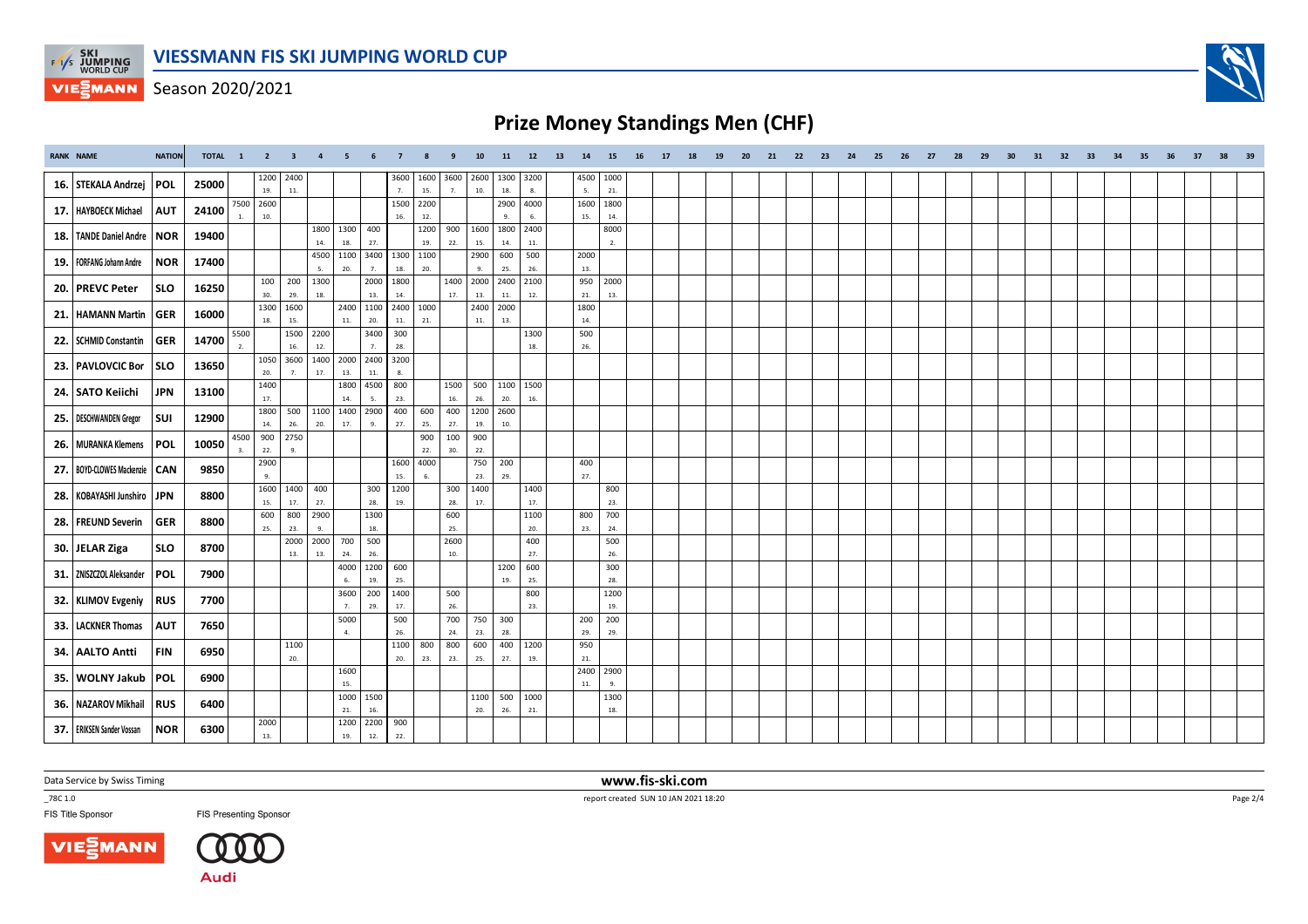

Season 2020/2021

# **Prize Money Standings Men (CHF)**

| <b>RANK NAME</b>                      | <b>NATION</b> | TOTAL 1 2 3 4 |             |               |               | 5               | - 6         | $\overline{7}$ | -8                   | 9     | 10        | 11         | 12         | 13 | 14         | 15         | 16 | 17 | 18 | 19 | 20 | 21 22 | 23 | 24 25 | 26 | 27 | 28 | 29 | 30 | 31 | 32 | 33 | 34 35 36 | 37 38 | 39 |
|---------------------------------------|---------------|---------------|-------------|---------------|---------------|-----------------|-------------|----------------|----------------------|-------|-----------|------------|------------|----|------------|------------|----|----|----|----|----|-------|----|-------|----|----|----|----|----|----|----|----|----------|-------|----|
| 38. SCHIFFNER Markus                  | <b>AUT</b>    | 6000          |             | 300<br>28.    | 2400<br>$11.$ | 2600<br>10.     |             |                |                      |       |           |            | 700<br>24. |    |            |            |    |    |    |    |    |       |    |       |    |    |    |    |    |    |    |    |          |       |    |
| 39. WASEK Pawel                       | POL           | 5900          |             | 900<br>22.    | 600<br>25.    |                 | 4000<br>6.  |                |                      |       |           |            |            |    | 300<br>28. | 100<br>30. |    |    |    |    |    |       |    |       |    |    |    |    |    |    |    |    |          |       |    |
| 40. PREVC Cene                        | <b>SLO</b>    | 4800          |             |               |               |                 |             |                | 2600 1200 200<br>10. | 19.   | 29.       | 800<br>23. |            |    |            |            |    |    |    |    |    |       |    |       |    |    |    |    |    |    |    |    |          |       |    |
| 41. ZAJC Timi                         | <b>SLO</b>    | 4300          | 800<br>23.  |               |               | 900<br>22.      | 2600<br>10. |                |                      |       |           |            |            |    |            |            |    |    |    |    |    |       |    |       |    |    |    |    |    |    |    |    |          |       |    |
| 42. KYTOSAHO Niko                     | FIN           | 4000          |             |               |               |                 |             |                | 1300                 |       |           | 1000       |            |    | 1100       | 600        |    |    |    |    |    |       |    |       |    |    |    |    |    |    |    |    |          |       |    |
| 43. PREVC Domen                       | SLO           | 3700          |             |               |               |                 |             |                | 18.<br>1400          | 2200  |           | 21.<br>100 |            |    | 20.        | 25.        |    |    |    |    |    |       |    |       |    |    |    |    |    |    |    |    |          |       |    |
| 43. HAARE Anders                      | NOR           | 3700          | 1500        | 1300          |               |                 | 900         |                | 17.                  | 12.   |           | 30.        |            |    |            |            |    |    |    |    |    |       |    |       |    |    |    |    |    |    |    |    |          |       |    |
|                                       |               |               | 16.         | 18.           | 1500 200      |                 | 22.         |                |                      | 1100  |           |            |            |    |            | 900        |    |    |    |    |    |       |    |       |    |    |    |    |    |    |    |    |          |       |    |
| 43. NAKAMURA Naoki JPN                |               | 3700          |             |               | 16.           | 29.             |             |                |                      | 20.   | 2400 1000 |            |            |    |            | 22.        |    |    |    |    |    |       |    |       |    |    |    |    |    |    |    |    |          |       |    |
| 46. HOERL Jan                         | <b>AUT</b>    | 3400          | 500         | 1800          | 100           |                 |             |                | 300                  | $11.$ | 21.       |            |            |    | 700        |            |    |    |    |    |    |       |    |       |    |    |    |    |    |    |    |    |          |       |    |
| 46. AIGRO Artti                       | <b>EST</b>    | 3400          | 26.         | 14.           | 30.           |                 |             |                | 28.                  |       |           |            |            |    | 24.        |            |    |    |    |    |    |       |    |       |    |    |    |    |    |    |    |    |          |       |    |
| 48. LEITNER Clemens   AUT             |               | 2700          |             | 1200<br>19.   | 1200<br>19.   |                 |             |                |                      |       |           |            | 300<br>28. |    |            |            |    |    |    |    |    |       |    |       |    |    |    |    |    |    |    |    |          |       |    |
| 49. PETER Dominik                     | <b>SUI</b>    | 2100          |             | 100<br>30.    | 26.           | 500 1500<br>16. |             |                |                      |       |           |            |            |    |            |            |    |    |    |    |    |       |    |       |    |    |    |    |    |    |    |    |          |       |    |
| 50. ITO Daiki                         | <b>JPN</b>    | 1900          |             | 1000<br>$21.$ | 200<br>29.    |                 |             | 700<br>24.     |                      |       |           |            |            |    |            |            |    |    |    |    |    |       |    |       |    |    |    |    |    |    |    |    |          |       |    |
| 51. SEMENIC Anze   SLO                |               | 1700          |             | 700<br>24.    |               |                 | 1000<br>21. |                |                      |       |           |            |            |    |            |            |    |    |    |    |    |       |    |       |    |    |    |    |    |    |    |    |          |       |    |
| 51. BARTOL Tilen                      | SLO           | 1700          |             |               |               |                 | 700<br>24.  | 1000<br>21.    |                      |       |           |            |            |    |            |            |    |    |    |    |    |       |    |       |    |    |    |    |    |    |    |    |          |       |    |
| 53. KOT Maciej                        | POL           | 1650          | 1050<br>20. |               |               | 600<br>25.      |             |                |                      |       |           |            |            |    |            |            |    |    |    |    |    |       |    |       |    |    |    |    |    |    |    |    |          |       |    |
| 54. STEINER Maximilian                | <b>AUT</b>    | 1500          |             |               |               | 800<br>23.      |             |                |                      |       |           | 700<br>24. |            |    |            |            |    |    |    |    |    |       |    |       |    |    |    |    |    |    |    |    |          |       |    |
| 55.   TROFIMOV Roman Sergeevich   RUS |               | 1200          |             |               |               | 400             | 800         |                |                      |       |           |            |            |    |            |            |    |    |    |    |    |       |    |       |    |    |    |    |    |    |    |    |          |       |    |
| 56. FETTNER Manuel                    | <b>AUT</b>    | 1100          |             | 600           |               | 27.             | 23.         |                | 500                  |       |           |            |            |    |            |            |    |    |    |    |    |       |    |       |    |    |    |    |    |    |    |    |          |       |    |
| 57.   KAHOFER Timon-Pascal            | <b>AUT</b>    | 900           |             | 25.           | 900           |                 |             |                | 26.                  |       |           |            |            |    |            |            |    |    |    |    |    |       |    |       |    |    |    |    |    |    |    |    |          |       |    |
|                                       |               |               |             |               | 22.           |                 |             | 100            | 700                  |       |           |            |            |    |            |            |    |    |    |    |    |       |    |       |    |    |    |    |    |    |    |    |          |       |    |
| 58. SCHLIERENZAUER Gregor             | <b>AUT</b>    | 800           |             |               | 750           |                 |             | 30.            | 24.                  |       |           |            |            |    |            |            |    |    |    |    |    |       |    |       |    |    |    |    |    |    |    |    |          |       |    |
| 59. BRESADOLA Giovanni                | <b>ITA</b>    | 750           |             |               | 23.           |                 |             |                |                      |       |           |            |            |    |            |            |    |    |    |    |    |       |    |       |    |    |    |    |    |    |    |    |          |       |    |

Data Service by Swiss Timing

\_78C 1.0

FIS Title Sponsor





**FIS Presenting Sponsor** 

 **www.fis-ski.com**report created SUN 10 JAN 2021 18:20